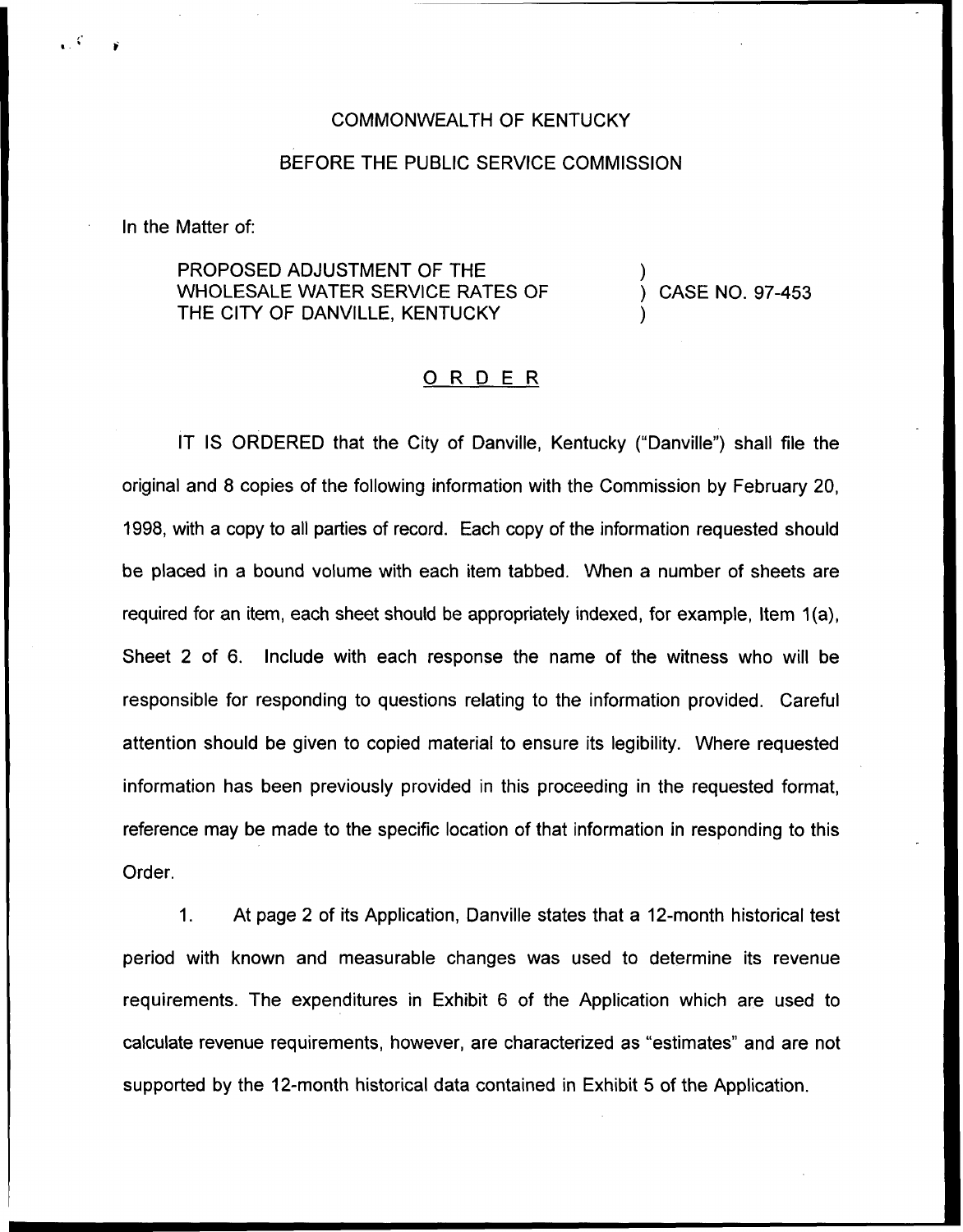a. Provide a schedule that reconciles the historical data set forth in Exhibit 5 with the expenditure data contained in Exhibit 6. This schedule shall list the historical data by chart of account detail as in Exhibit 5 and shall show all corresponding known and measurable adjustments by amount. It shall further contain for each adjustment a description of the adjustment.

b. The historical data information set forth in Exhibit 5 of the Application is allocated into four categories: "Water Utility Services," "Sewer Utility Services," "Utility Administrative and Technical Services," and "Non-Departmental Expenditures."

(1) Explain the methodology used to allocate total expenditures.

(2) Show and explain all calculations used to allocate common or joint costs between water and sewer functions.

(3) Show and explain all calculations used to allocate proposed adjustments to common or joint costs between water and sewer functions.

2. In its published notice of the proposed rate adjustment, Danville states: "An additional twenty (20) percent surcharge will be added to the total bill." Neither Danville's proposed rate schedule nor its proposed ordinance mentions such a surcharge.

a. Is Danville proposing to assess a 20 percent surcharge on its wholesale customers'?

b. If yes, how was the 20 percent surcharge determined?

3. Refer to Danville's Application, Exhibit 6. How were the calculations shown in Exhibit 6 used to calculate the proposed wholesale declining block rate?

-2-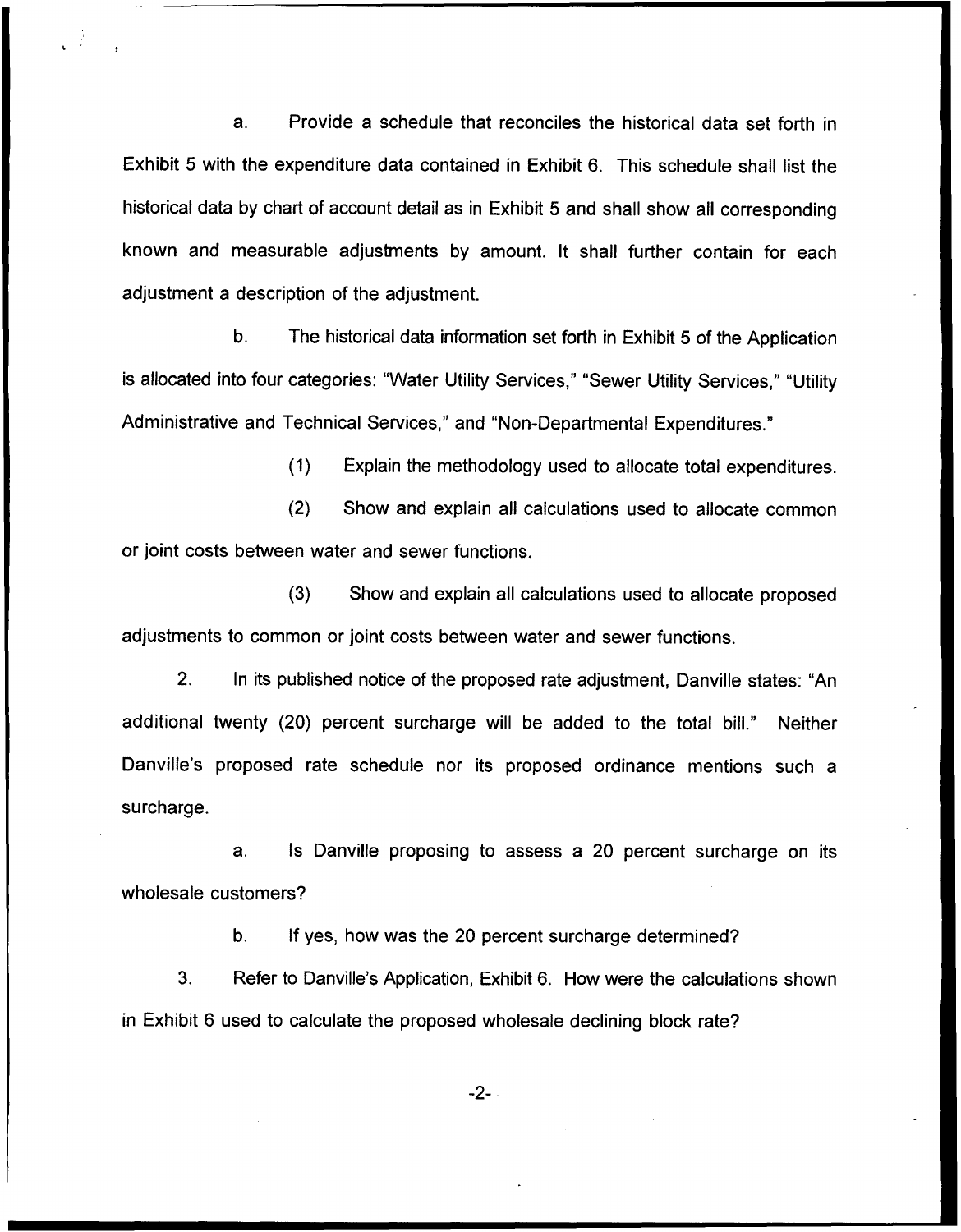4. Refer to Danville's Application, Exhibit 6. Provide a detailed breakdown of all expenses included in the following categories:

- a. Minimum Bill \$236,549
- b. Cost of Production \$642,744
- c. Cost of Administration \$125,545
- d. Cost of Distribution \$308,147
- e. Cost of Debt Service \$506,406
- $f_{\cdot}$ Cost of Capital Improvement Program - \$212,400
- 5. For Danville's water system during the test period, provide:
	- a. the average day demand.
	- b. the maximum day demand.
	- c. the maximum hour demand.

6. Provide the actual or estimated non-coincidental peak factors for each customer classification for average day, maximum day and maximum hour demands during the test period.

7. a. Does Danville's water system provide fire service'?

b. If yes, are any of the expenses associated with providing this service allocated to Danville's wholesale customers?

8. Provide the number of public and private fire service classifications by service size.

9. Provide a breakdown of all water revenue by classification (i.e., residential, commercial, wholesale, fire protection, miscellaneous).

-3-